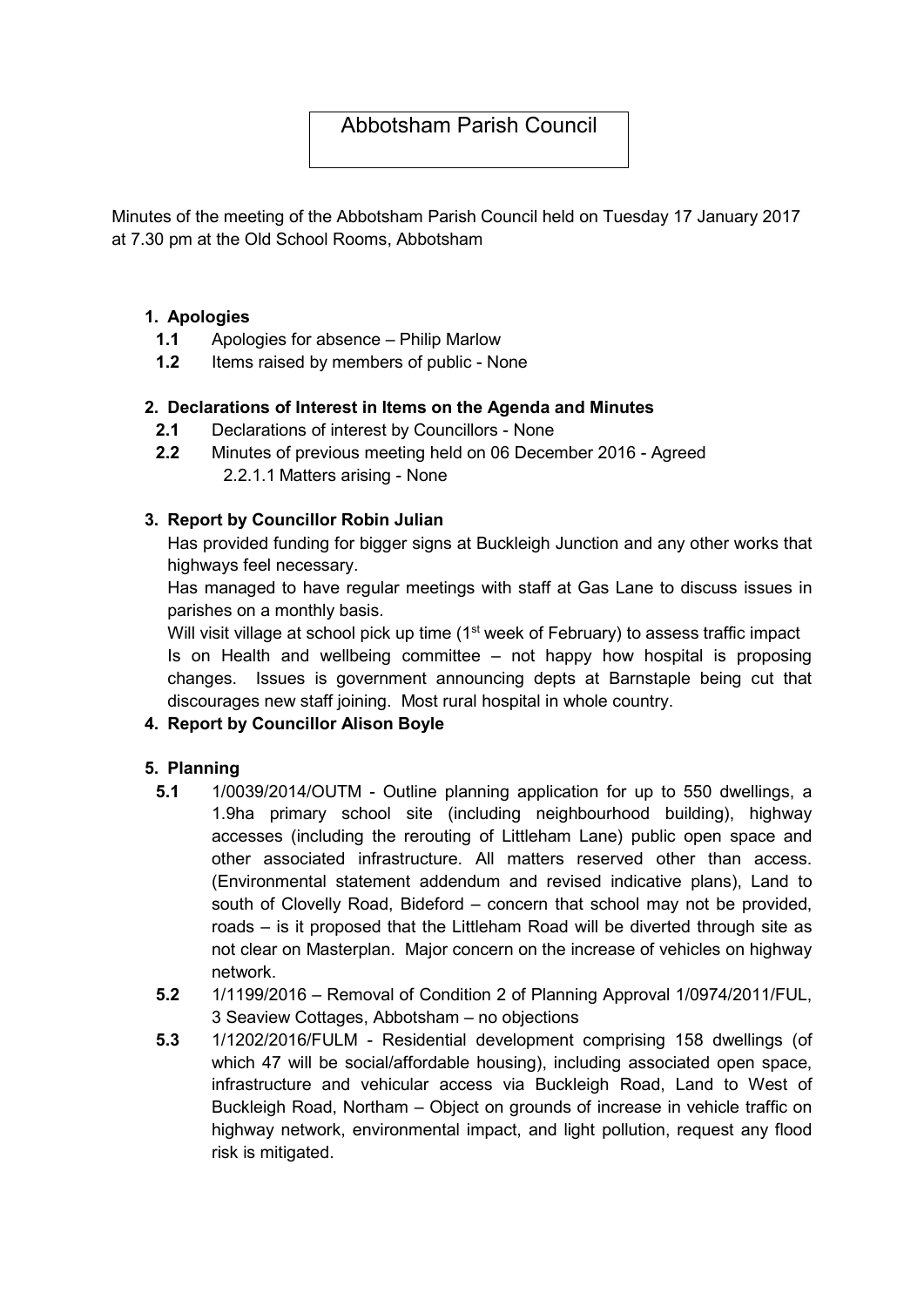5.4 1/1204/2016/FUL - Change of use and extension of barn to amenity/tourism building, Building at Duckhaven Stud, Cornborough Road, Westward Ho! – Require clarification if this is in addition to existing amenity, what type of uses are envisaged/ hours of use.

# 6. Clerks Report

- 6.1 TAP funding Reimburse village hall for works around village hall £1140 + vat. Contact Alwington to submit application
- 6.2 Big Sheep Overflow car park submit figures (Nick provided) to enforcement officer, point out that scalpings have been laid out and ask for their feedback.
- 6.3 Vehicle activated Signs Reply to Julie Pepworth to advise it is on main road through village within the 30mph limits.

# 7. Chairs Report

- 7.1 VIPS/maintenance in the Village How to be managed in future and a programme of works. Invite regulars helpers to meet in Thatch (to be included in the monthly newsletter)
- 7.2 Hospital Services covered under Cllr Julian report.
- 7.3 Monitoring development activities in the parish check farmer/landowner responsibilities on mud on road.
- 7.4 Welcome to village sign request to Cllr Julian for welcome signage, will need to come out his next years budget
- 7.5 Reallocation of snow warden areas new salt been delivered need to be distributed, to be covered in the monthly newsletter
- 7.6 Signs at Buckleigh Road junction covered by Cllr Julian

## 8. Finance

- 8.1 Half year accounts discussed
- 8.2 Precept for 2017/2018 agreed at £9000

#### 9. Correspondence

9.1 Round Robin Items – emails sent

Highway enhancement fund  $-$  match funding, no limit  $-$  to include for next months meeting.

## 10. Any Other Business

Check with Cllr Boyle on date of next rural Advisory group meeting Water at Chaltaborough – Hedge has been trimmed back – service dressing by Highways. Mr Lomas has done works to ensure water channelling in right direction. Village Fete – Name of fete should be Abbotsham Village Fete Bus route 21B – email Cllr Julian, safety of children – no safe route for children to walk to school. Now no bus running from Abbotsham.

## 11. Items raised by Councillors for inclusion on the next agenda